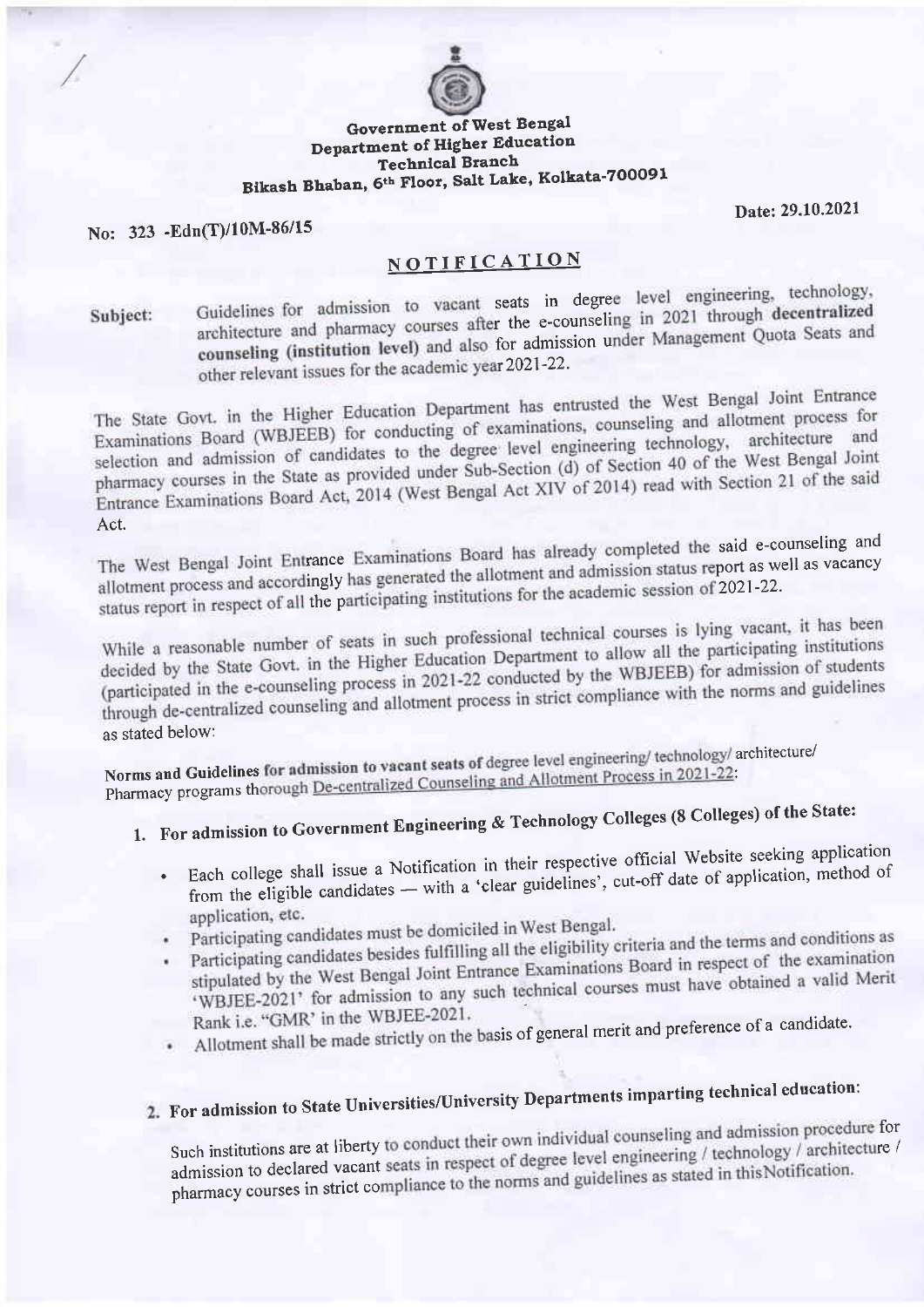- . Participating candidates besides fulfilling all the eligibility criteria and the terms and conditions as stipulated by the West Bengal Joint Entrance Examinations Board in respect of the examination 'WBJEE-2021' for admission to any such technical courses must have obtained a valid Merit Rank i.e. "GMR' in the WBJEE-2021.
- Allotment shall be made strictly on the basis of general merit and preference of a candidate.

#### For admission to all other Institutions imparting technical education:

All other participating institutions, participated in e-counseling process conducted by the WBJEEB in 2021 are at liberty to conduct their own individual counseling and admission procedure for admission to declared vacant seats in respect of degree level engineering / technology / architecture / pharmacy courses in strict compliance to the norms and guidelines as stated in thisNotification.

#### Eligibility Criteria for admission to U.G. Level Engineering & Technology except Marine Engineering Course:

Candidates besides fulfilling all the eligibility criteria as stipulated by the West Bengal Joint Entrance Examinations Board in respect of the examination WBJEE-2021' must secure a valid Merit Rank either in the'WBJEE-2021' or a valid Merit Rank in the 'JEE (MAIN)-2021' but candidates with 'WBJEE-2021' Merit rank shall be given higher preference.

Further vacant seats, if any, can be offered for admission to intending candidates on the basis of result in '10+2' examination strictly following the eligibility criteria as per the approving/regulatory authority.

Further vacant seats, if any, can be offered for admission to intending diploma holder candidates in engineering & technology as well as B.Sc. pass candidates strictly following AICTE guidelines-2021 in the matter.

## Eligibility Criteria for admission to U.G. Level — Marine Engineering

Candidates must fulfill all criteria as per norms and guidelines of the D.G. Shipping.

#### Eligibility Criteria for admission to degree course in Pharmacy:

Candidates besides fulfrlling eligibility criteria as specified by the WBJEEB in respect of the 'WBJEE-2021' must secure a valid Pharmacy Merit Rank i.e. 'PMR-2021' in WBJEE-2021 or a valid 'JEE-MAIN-2021' rank (All India Rank). However, WBJEE-2021 rank holder shall be given higher preference.

Further vacant seats, if any, can be offered for adinission to intending candidates on the basis of result in '10+2' examination strictly following the eligibility criteria as per the approving/regulatory authority.

#### Eligibility Criteria for admission to 5-Year B.Arch. Course:

Candidates besides fulfrlling eligibility criteria as specified by the WBJEEB in respect of the WBJEE-2021' must fulfill eligibility criteria as may be specified by the approving authority/regulatory authority i.e. Council of Architecture.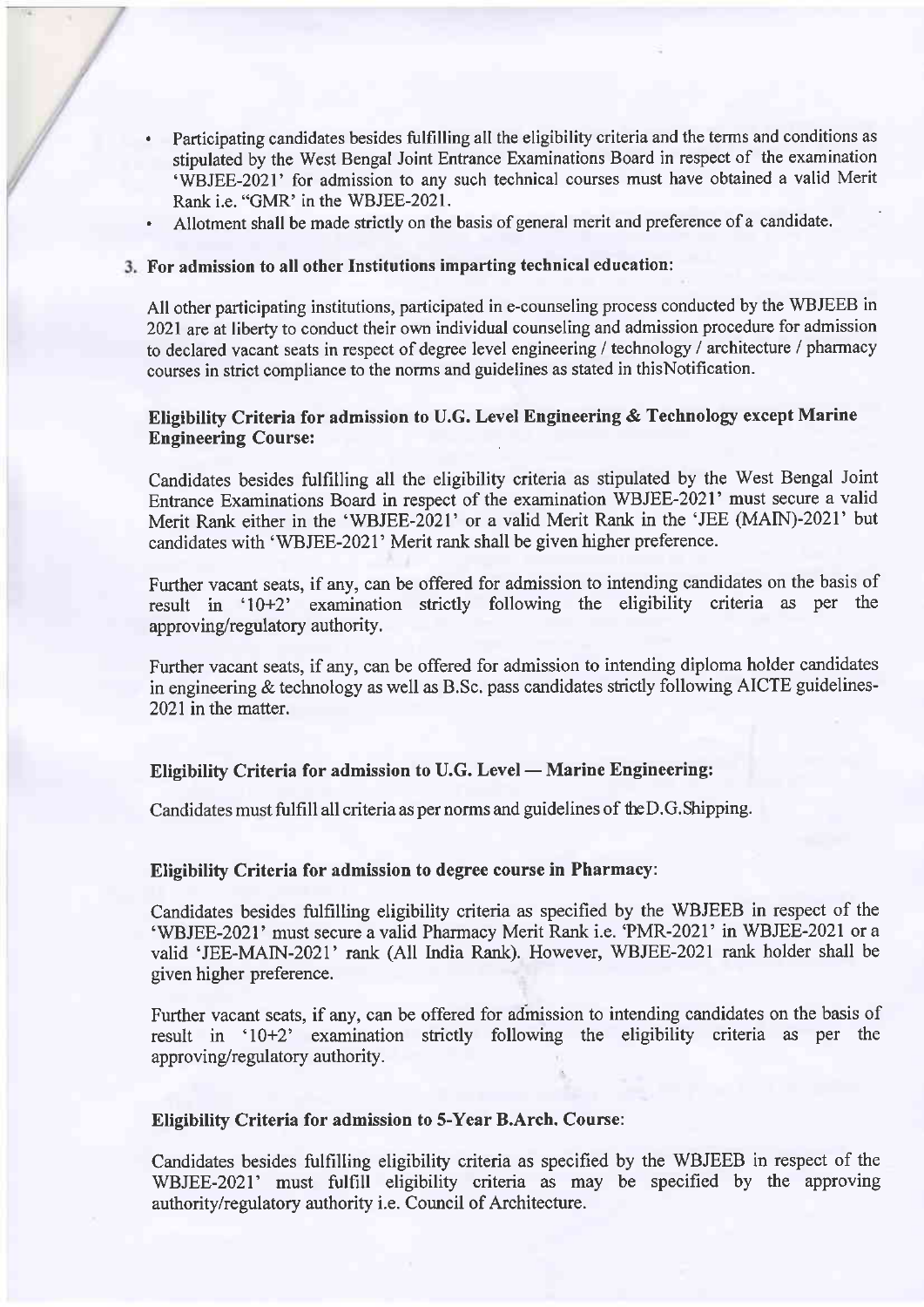### 4. General Guidelines for conduct of de-centralized counseling in respect of the Self-financing Engineering/Technology/Pharmacy/Architecture Colleges as well as self Financing Private University / University Departments:

- Every Institution must declare the list of vacant seats in a discipline-wise manner in the  $\bullet$ Institutional Notice Board as well as in the institutional website inviting clear "Notice" seeking application from eligible candidates for admission through such system.
- · Institutions must declare/publish the list of applicants eligible/shortlisted for admission as against the declared vacant seats along-with list of ineligible candidates, if any, with proper justification for rejection there off.
- Admission must be made in order of merit and preference of candidates in a transparent manner in strict compliance to the eligibility criteria.
- Institutions must publish the list of finally admitted students along-with their merit within the stipulated time frame as may be defined by the respective affiliating University. A list of such admitted students must be submitted to the Director of Technical Education, Govt. of West Bengal as well as to the Affiliating University within the said cut-off date.

## 5. Guidelines for admission under Management Quota:

Self-financing Colleges may admit students under Management Quota as declared in the Seat Matrix strictly following the norms and guidelines and in strict observance of the eligibility criteria as may be specified by the Approval/Regulatory Authority.

List of candidates admitted under the Management Quota must be submitted in specified Format to the Affiliating University as well as the Director of Technical Education.

The Maximum Tuition fees for Management Quota seats will be as per the prevailing Govt. Order vide No.351-Edn(T) dated. 23.06.2010

6. The entire admission process must be completed within cut-off date as stipulated by the concerned Affiliating University so that the admitted candidates are registered with the concerned affiliating university in a timely manner.  $m$ 29/04

### No. 323 /1(9) - Edn(T)/10M-86/15

Copy forwarded for information and necessary action to:

- 1. The Chairman, West Bengal Joint Entrance Examinations Board (WBJEEB), AQ-13/1, Sector-V, Salt Lake, Kolkata-700 091.
- 2. The Vice-Chancellor, Maulana Abul Kalam Azad University of Technology with request to communicate to all the affiliated institutions.
- 3. The Director of Technical Education, West Bengal, Bikash Bhavan, 10<sup>th</sup> Floor, Salt Lake, Kolkata -700 091 with request to inform all concerned.
- 4. The Director of Technical Education & Training, West Bengal, Vocational Training Institution, Action Area-III, New Town, Kolkata, for kind information and necessary action.

Date: 29.10.2021

Deputy Secretary